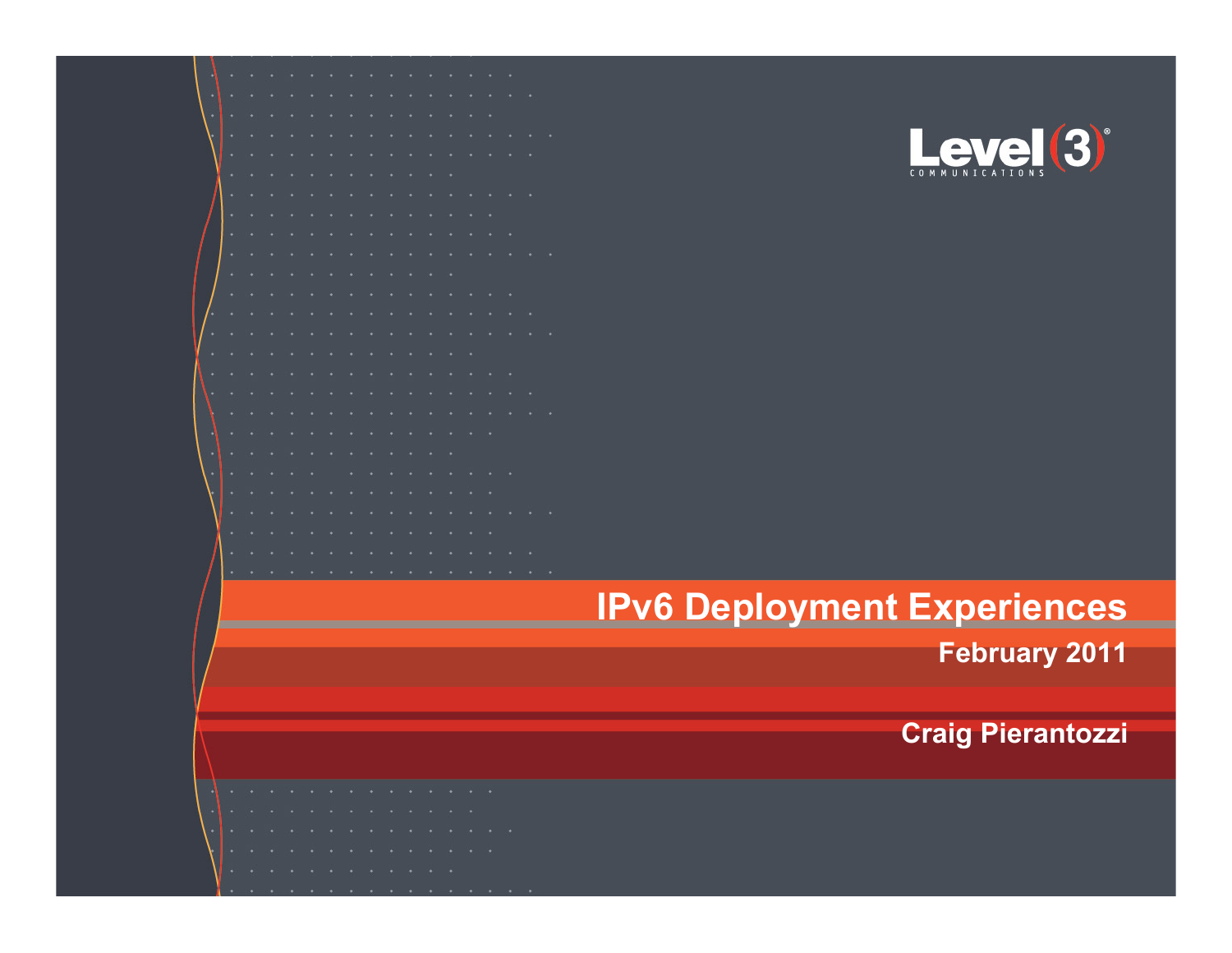#### **Agenda**

- **Level 3 IPv6 history**
- **IPv6 Design Goals and Implementation**
- **Elssues and Observations**
- **Takeaways**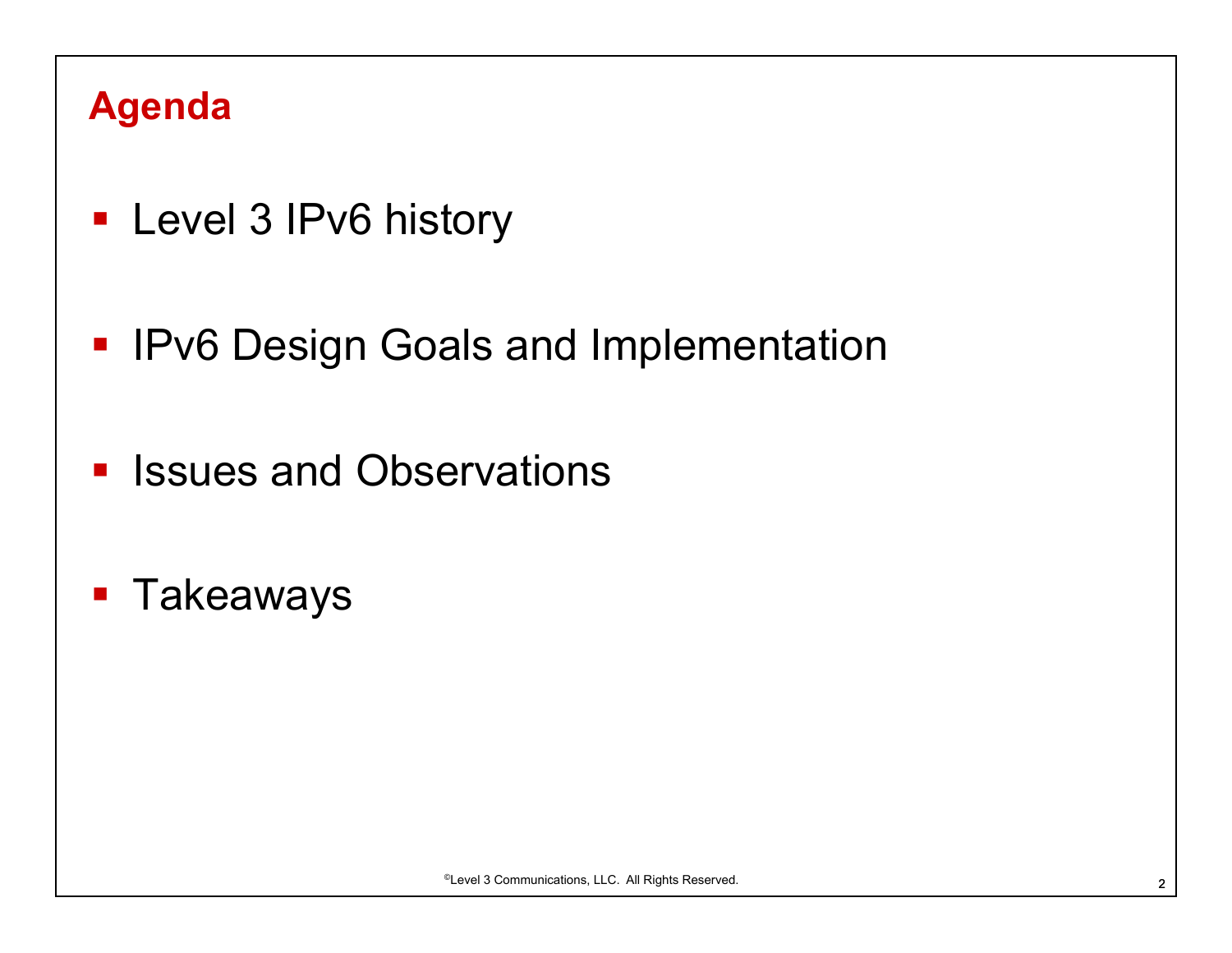#### **History**

- Started offering tunnelled IPv6 service in May 2005.
	- EU-based 6PE solution.
	- **E** Limited number of selected customers and peers using tunnels or  $@LINK$ using low speed ports.
- 2005 2008 the solution grew and grew...
	- Tunnel boxes deployed in North America for better geographic coverage.
	- Routing options reached parity with IPv4 (i.e. community based TE).
	- Larger number of customers and peers. AMSIX peerings also established.
	- All connections standardized to manually configured tunnels. No longer 6PE.
- 2009 started offering dual-stack services in EU.
	- Some customers started to genuinely "demand" dual-stack.
	- Based on DPC tunnel service on Juniper MX960 in limited locations and still connected back to tunnel based service.
- Today the network is now fully dual stack enabled, GA was July 1, 2010 and the routing ecosystem is 'evolving'.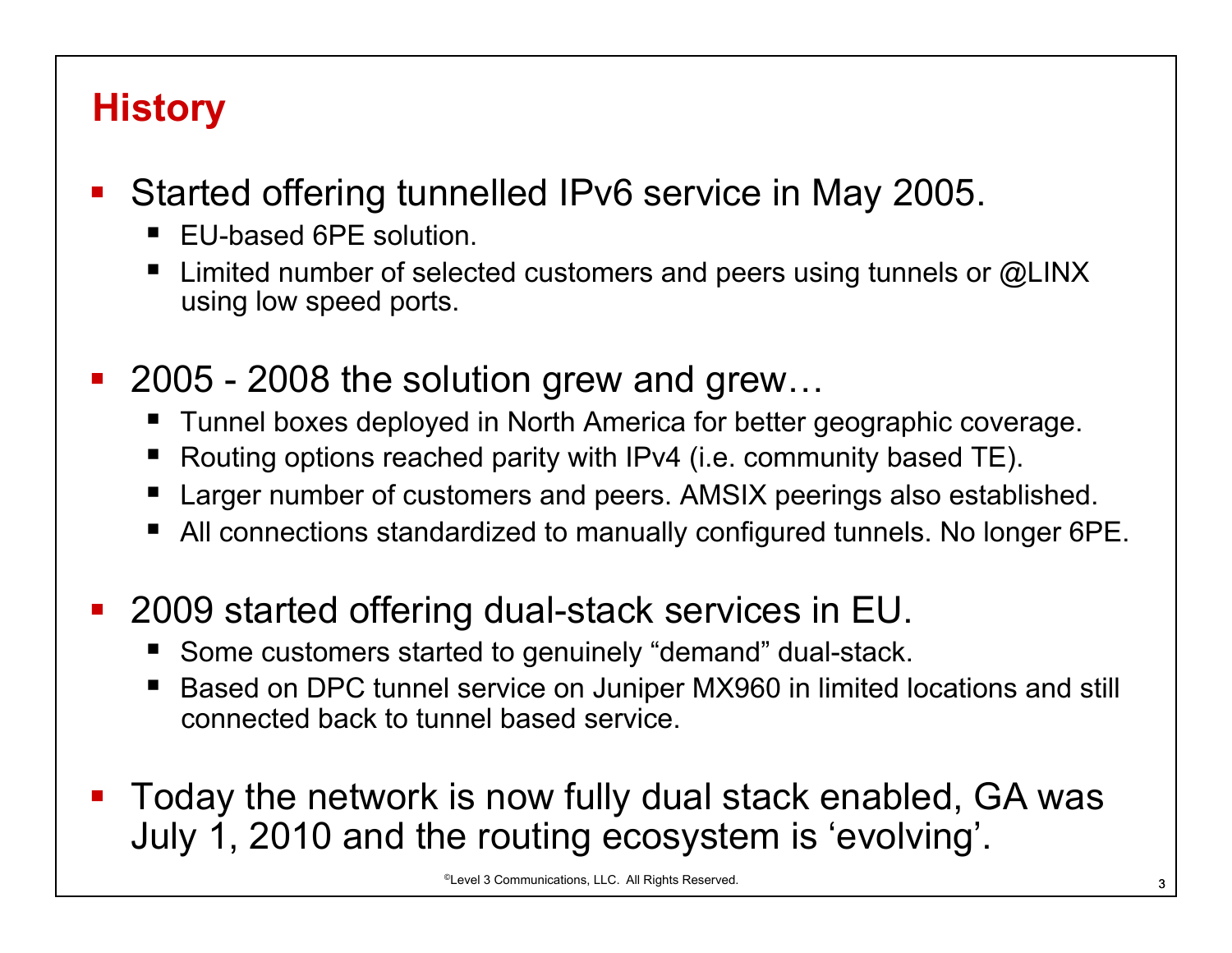## **Goals and Decisions**

## *"Thou shall not break the IPv4 network"*

- Tunnel solution was difficult to scale due to hardware limitations and in 2009 demand for a full IPv6 solution reached the tipping point.
- Issue (as it is for us all) was keeping core network costs down.
- IPv6 over VLAN to provide economic and technical efficiencies.
	- Allows us to provide "full speed" dual-stack IPv6 everywhere.
- **Separate IGP for IPv6 for safety & stability reasons.** 
	- OSPFv3 chosen over existing IS-IS.
- Moved route reflection off tunnel devices onto standard route reflectors.
- IPv6 enabled natively on all existing LANs, alongside IPv4.
- Make the overall design as similar to IPv4 as possible for **Operations**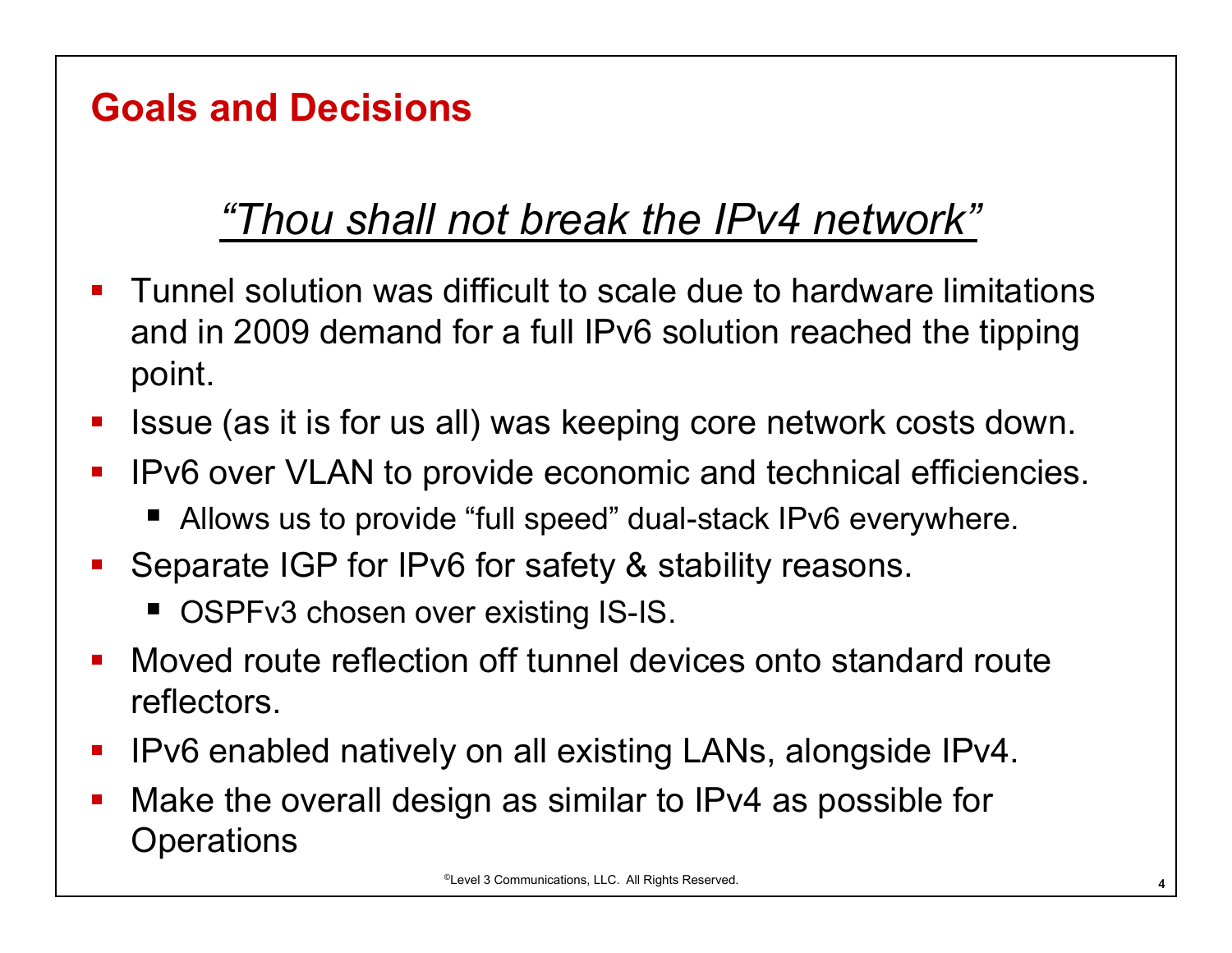### **IPv6 Design**

- **PE pairs function as 'core'** devices
	- $\blacksquare$  LANs run IPv6 & OSPFv3
	- Ptp VLANs for intercity connectivity
	- No segregation of IPv4 and IPv6 traffic on LAN broadcast domain.
- **Existing route-reflectors** stood up for IPv6 reflection.
- Allows mapping IPv6 forwarding-path for intercity transit to follow same path as IPv4 if built correctly.
- **Future design will go back** to IPv6 over an MPLS core

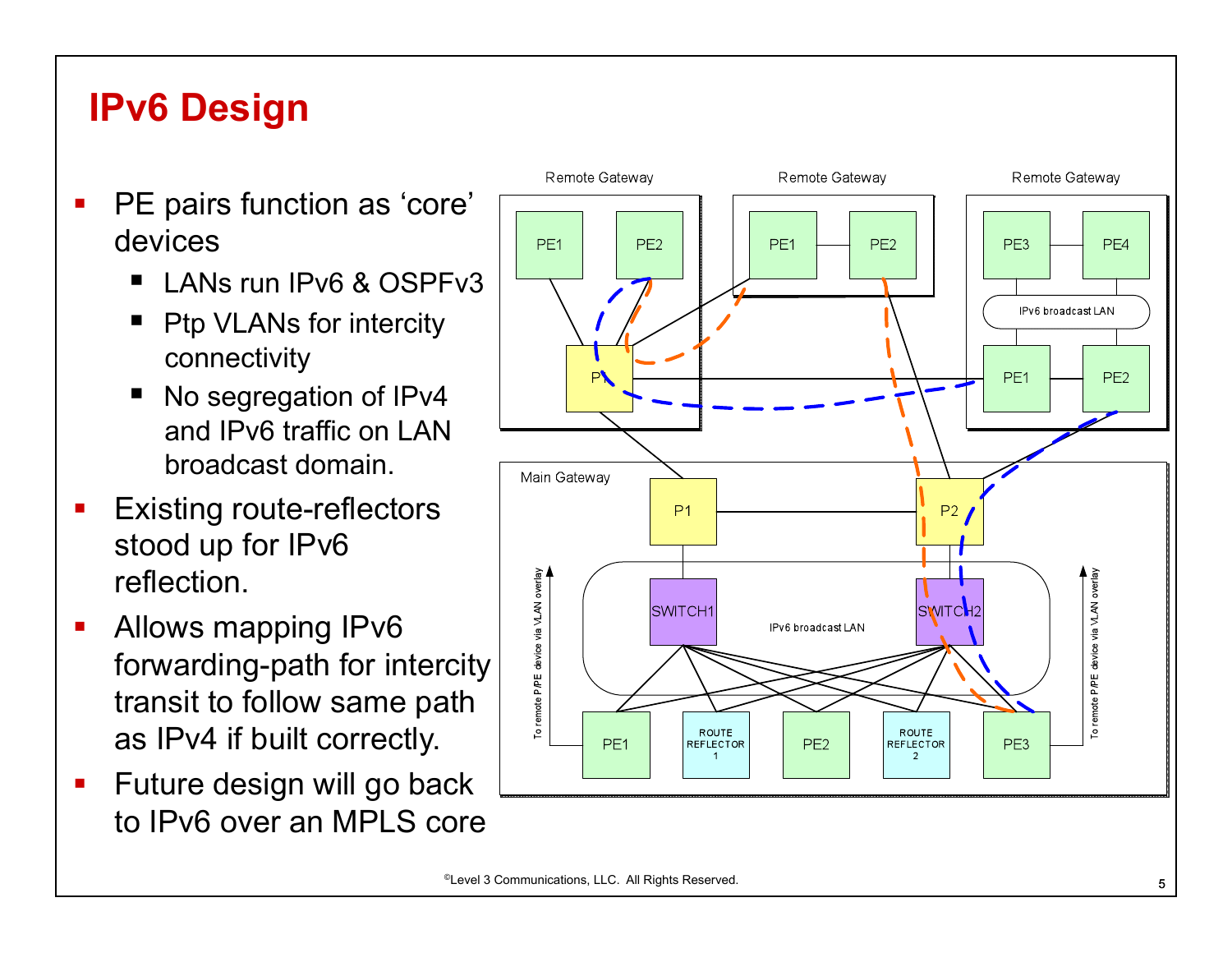## **Supporting IPv6**

- You can chose a number of ways to support IPv6 on your network.
	- Transition Tunnels and such which customers use to connect in some way, over your existing IPv4 network. If you like that sort of thing…
	- Dual-stack Actually enable IPv6 on your existing network, at least at the edge.
- Is your existing kit capable of supporting IPv6?
	- There's still a LOT of very old kit out there and some of it doesn't support IPv6 at all.
	- Some of it supports IPv6 but only in software.
	- Some of it supports IPv6, but only with specific software versions.
	- Some of it supports IPv6, but TCAM issues prohibit its use.
	- Some of it supports IPv6, but load-balancing isn't good.
- You need to understand what your customers need from you before you can make this decision.
- If they're going to leave if you don't support dual-stack, you need to have a plan in place one way or the other!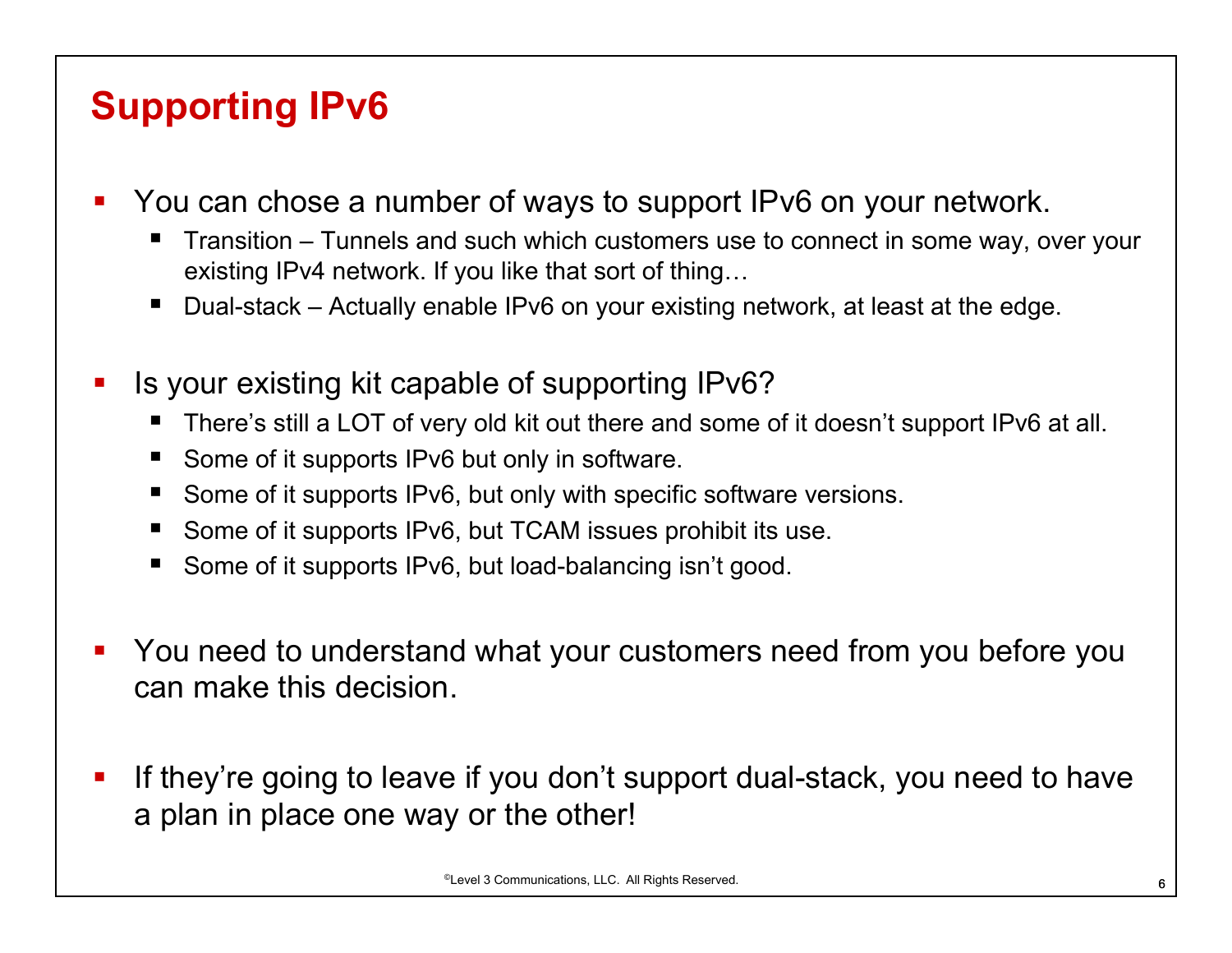#### **Platform Issues**

- Most modern network hardware supports IPv6 in some way.
- Check that your kit includes (full) IPv6 support.
	- But do you have to update all your configs? ADDRESS-FAMILIES!!!
- TCAM issues:
	- On many platforms, TCAM is used for fast route table lookups.
	- The way TCAM is 'carved up' means it can't be shared in many different ways (ACLs, QoS, MAC, IPv4 and IPv6) allocated in 'profiles'.
	- Allocating a reasonable amount of TCAM space to IPv6 can mean you have a very limited amount of space left for IPv4. You may run out sooner than you think! How much would this cost you?
	- Have a look at profiles and think what would be reasonable for you for now and you may come up with different answers for your core and your edge.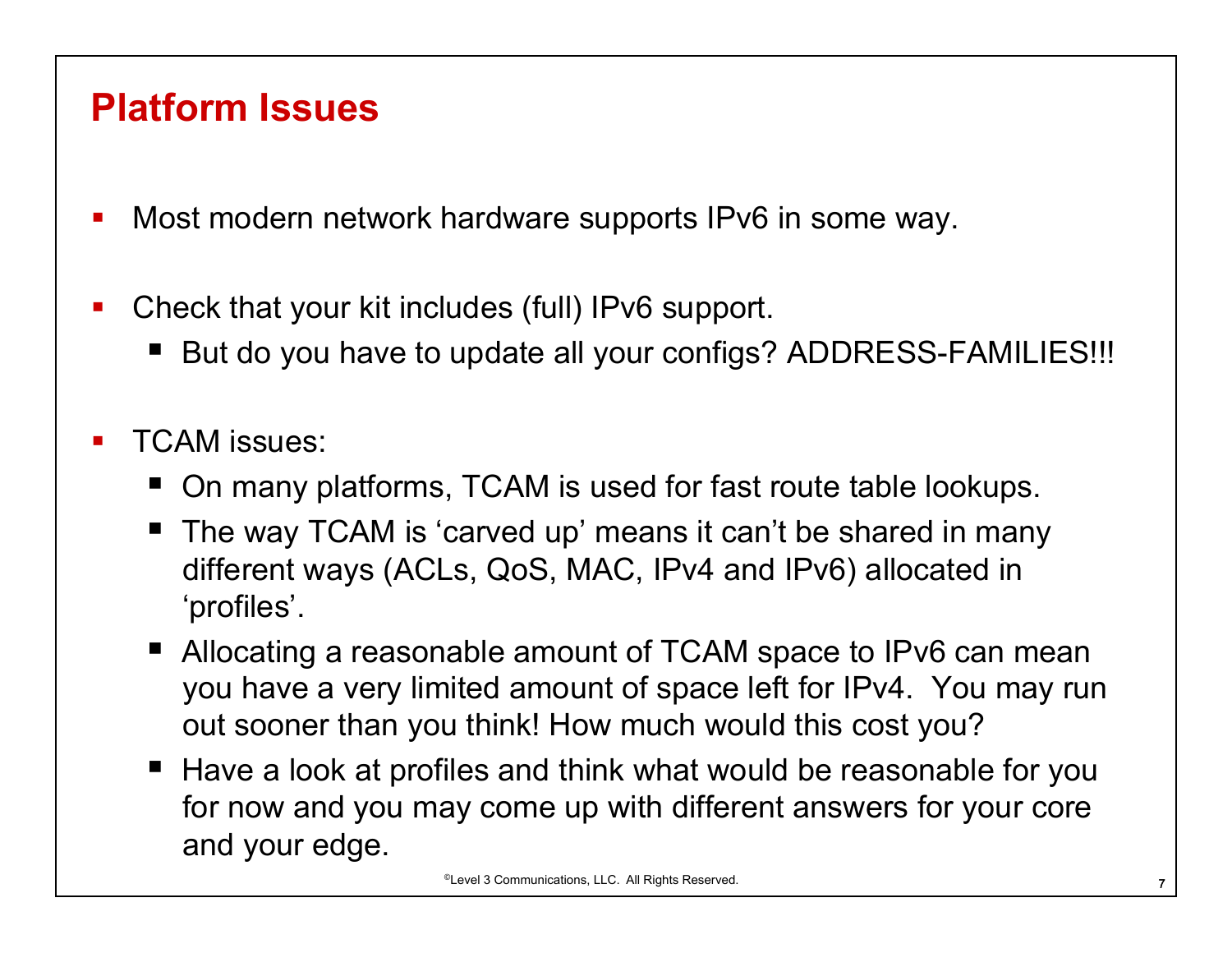#### **Differentiating IPv4/IPv6 Traffic**

- One common problem is how to create differentiated data sets and graphs for IPv4 and IPv6 traffic on your network.
	- Most existing systems just SNMP poll IF-MIB which just counts octets in and out. It doesn't care what protocol the traffic is and this can cause support and planning issues for you and your customers.
- No easy solution, but here are two things commonly done:
	- On the 'J' vendor, have an inet6 traffic filter inbound and outbound to count IPv6 traffic in and out of interfaces. You can collect this data by SNMP or CLI, although you'll probably have to do some special stuff to make it work in your regular package.
	- On most vendors, you could have different VLANs on a physical interface for IPv4 and IPv6 traffic. This allows you to measure per VLAN and therefore do differentiation. However this isn't *real* dual-stack, introduces other problems and often isn't an acceptable solution for customers.
- You could use NetFlow, but this requires v9 and a good support.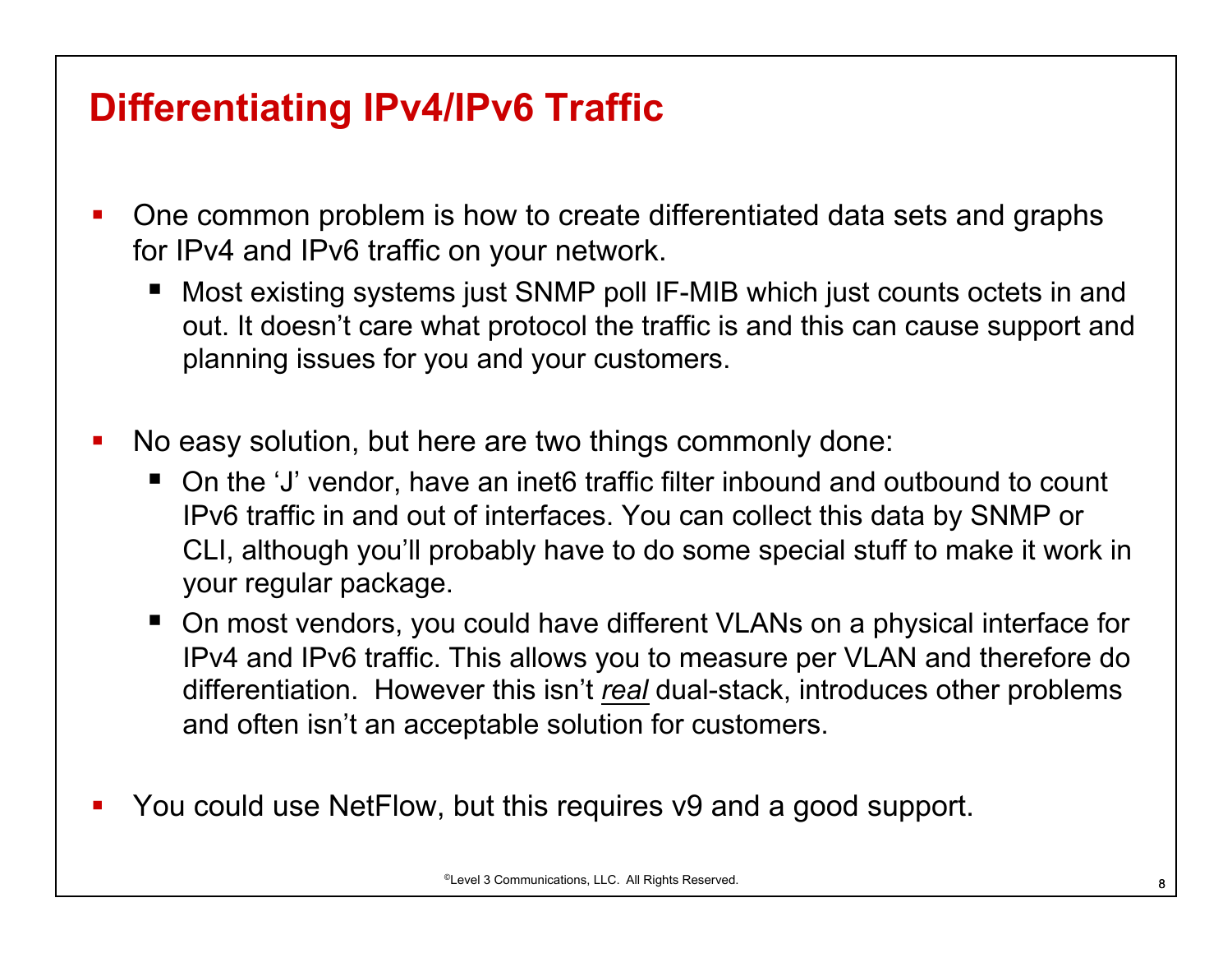#### **Other Important Factors to Consider**

- Supporting IPv6 on your network are **NOT** the biggest issues you'll encounter.
- Much bigger are issues include:

#### **Figure 1 Training your staff**

- Technical and non-technical staff need to be trained on IPv6. They need to ensure they understand it so they can sell it correctly, and support it correctly.
- Who is going to do your IPv6 training? Do you have an in-house expert or are you going to outsource your IPv6 training requirements?
- Once the staff are trained, how will you keep their skills up to date?

#### **E** Supporting your back-office systems

- This can be a large number of new and old systems.
- This is often non-trivial and can take huge amounts of time and expense.
- Are you sure your billing system is going to be happy with IPv6?

#### ■ Supporting your network management platform(s)

• Does your existing NMS support IPv6? How about load balancers, firewalls, IDS etc?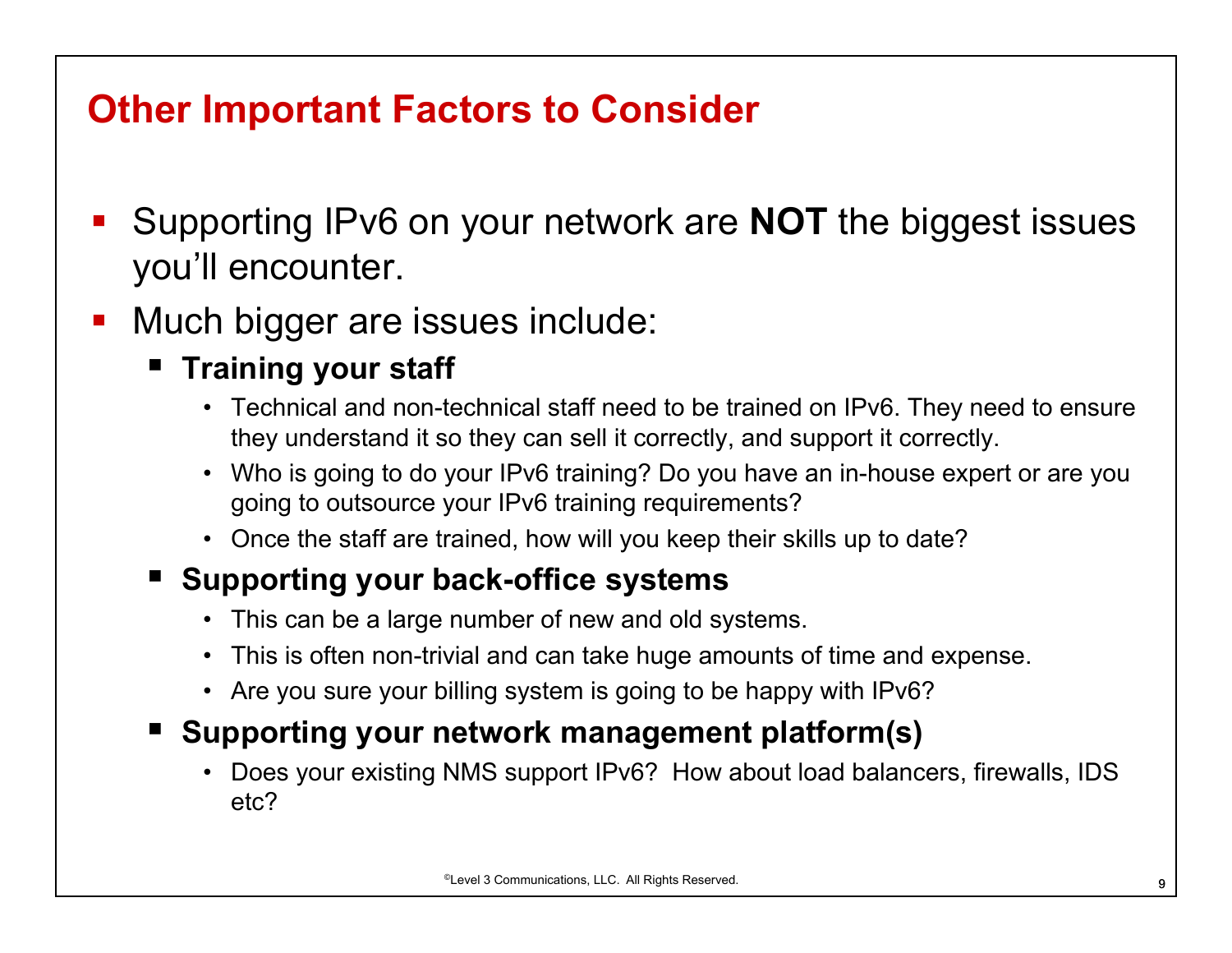#### **Takeaways (1)**

- Good news is that most modern router and server kits do support IPv6 properly…BUT code still has bugs because it hasn't been stressed and people haven't cared much to this point when it's failed.
- Many monitoring systems etc. do not support IPv6, at least not as well as IPv4.
- Security is likely to be a messy. How many of the firewalls, AV, load balancers, VPN and such support IPv6 properly?
- Skill base for IPv6 is still VERY low.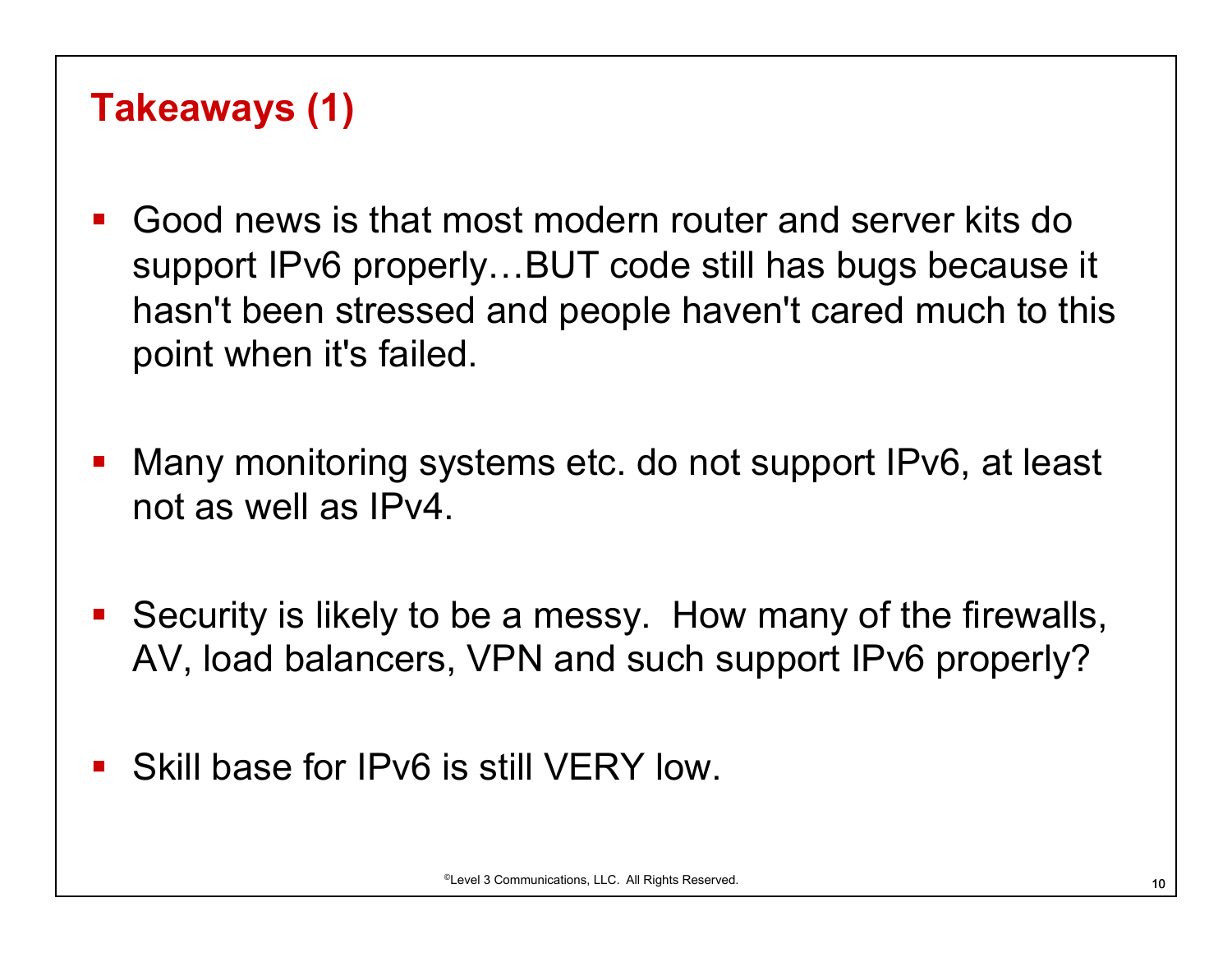#### **Takeaways (2)**

- If you don't already, you really need to have a plan in place for IPv6.
	- Many networks are now complete, so how are you going to compete?
- Don't assume that activating IPv6 on your network is the only task. You may be pulling along other organizations!
	- Think about training.
		- Even to the point of (re)training everyone in hex!
		- Differentiate your training.
	- Think about back-office systems.
	- Think about monitoring and supporting IPv6.